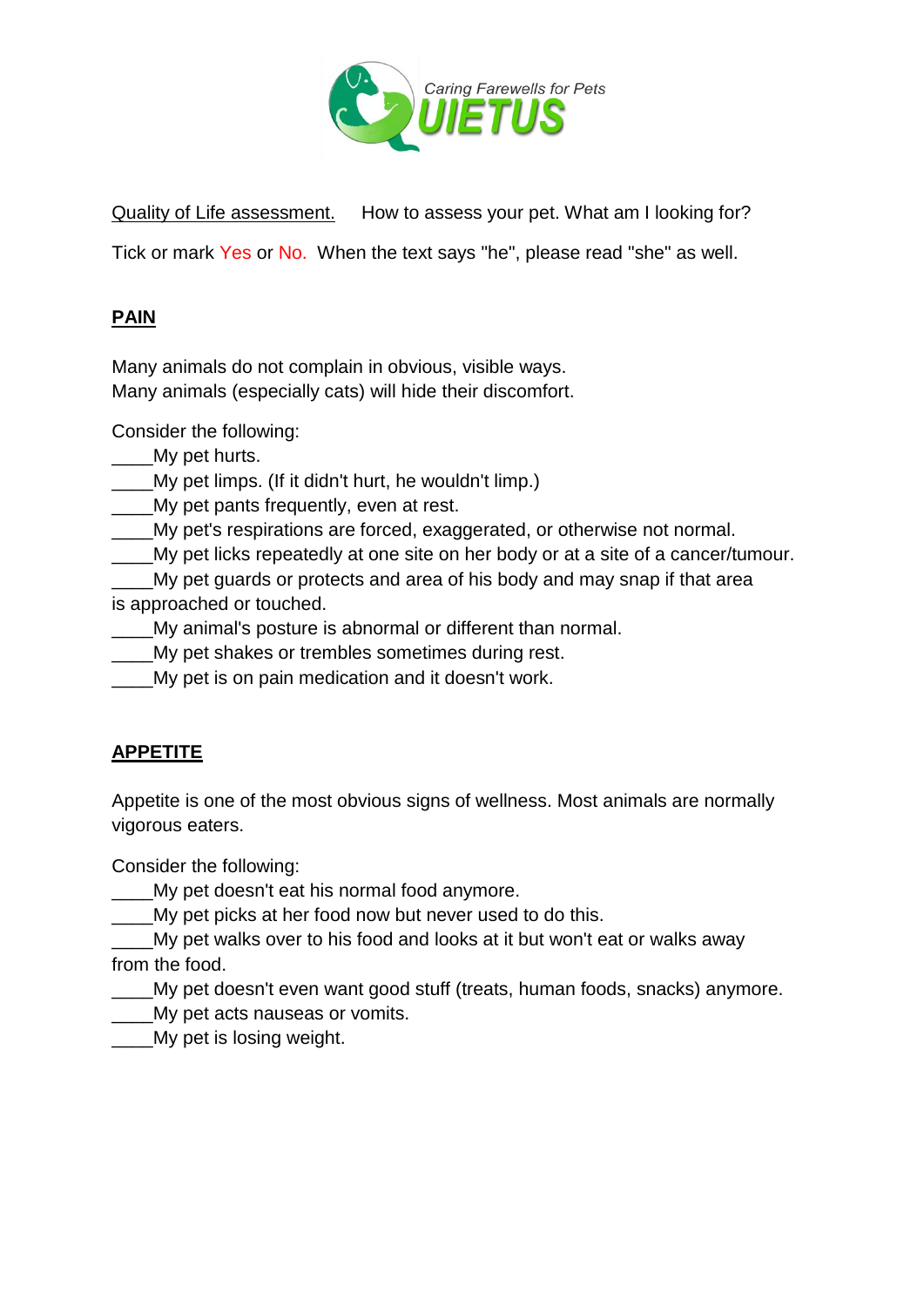

## **HYDRATION**

Hydration status is equally important as appetite. Dehydration can contribute to weakness and not feeling well.

Consider the following:

- \_\_\_\_My pet doesn't drink as much as she used to.
- \_\_\_\_My pet frequently has dry, sticky gums.
- \_\_\_\_My pet is vomiting or has diarrhoea.

## **HYGIENE**

Animals that don't feel well, especially cats, do not have the energy to maintain normal hair and skin.

Consider the following:

- \_\_\_\_My cat doesn't groom herself any more.
- My pets hair is matted, greasy, rough looking, dull, or foul smelling.
- \_\_\_\_My pet has stool pasted around his rectum or in his hair.
- My pet smells like urine or has skin irritation from urine.
- My pet has pressure sores/wounds that won't heal.

## **ACTIVITY/MOBILITY**

Changes in normal activity can be due to mobility problems, pain, illness, or aging (arthritis).

Consider the following:

- \_\_\_\_My pet cannot get up without assistance.
- My pet had a hard time getting around and/or limps.
- \_\_\_\_My pet lays in one place all day long.
- \_\_\_\_My pet does not want to play ball, go for walks, or do the things he used to do. \_\_\_\_My pet falls frequently.

#### **HAPPINESS/MENTAL STATUS**

Another important area of consideration is your pet's mental status and happiness.

Consider the following:

- My pet does not express joy and interest in life.
- \_\_\_\_My pet does not respond to the people that he used to respond to.
- My pet does not want to play with toys or do other things that he used to enjoy.
- My pet seems dull, not alert, or depressed.